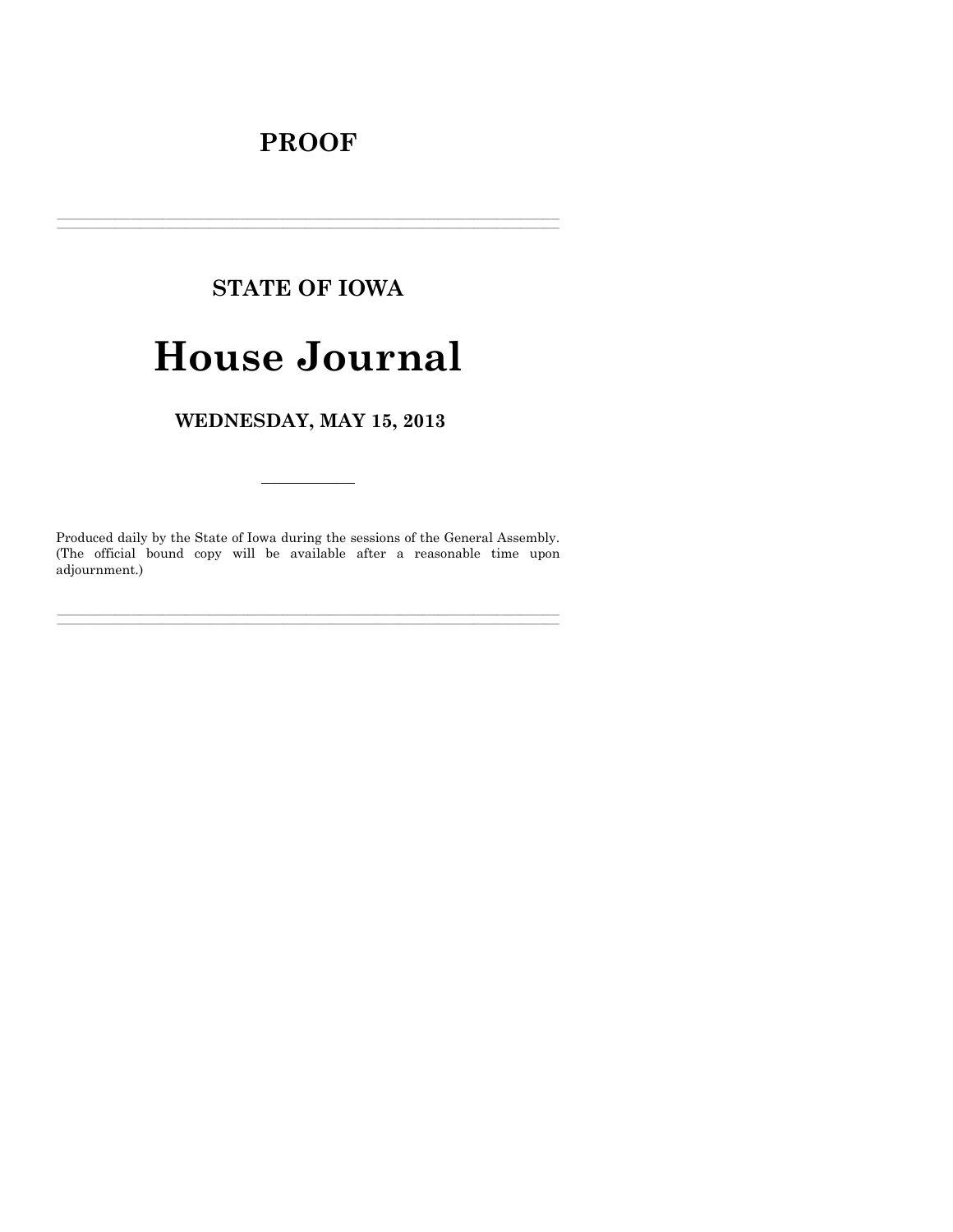# **JOURNAL OF THE HOUSE**

One Hundred Twenty-second Calendar Day - Seventy-ninth Session Day

Hall of the House of Representatives Des Moines, Iowa, Wednesday, May 15, 2013

The House met pursuant to adjournment at 8:36 a.m., Speaker Paulsen in the chair.

Prayer was offered by Representative Sands of Louisa County.

# PLEDGE OF ALLEGIANCE

The Pledge of Allegiance was led by Noah Kirschbaum, Page from Bettendorf.

The Journal of Monday, May 13, 2013, was approved.

On motion by Upmeyer of Cerro Gordo, the House was recessed at 8:38 a.m., until 1:00 p.m.

#### AFTERNOON SESSION

The House reconvened at 1:27 p.m., Speaker Paulsen in the chair.

The House stood at ease at 1:29 p.m., until the fall of the gavel.

The House resumed session at 3:15 p.m., Speaker Paulsen in the chair.

#### CONSIDERATION OF BILLS Unfinished Business Calendar

**[Senate File 406,](http://coolice.legis.state.ia.us/Cool-ICE/default.asp?Category=billinfo&Service=Billbook&frame=1&GA=85&hbill=SF406)** a bill for an act relating to involuntary commitments for persons with substance-related disorders, mental illness, and intellectual disabilities, and providing for the creation of an office of mental health advocate in the department of human rights and including effective date provisions, with report of committee recommending amendment and passage, was taken up for consideration.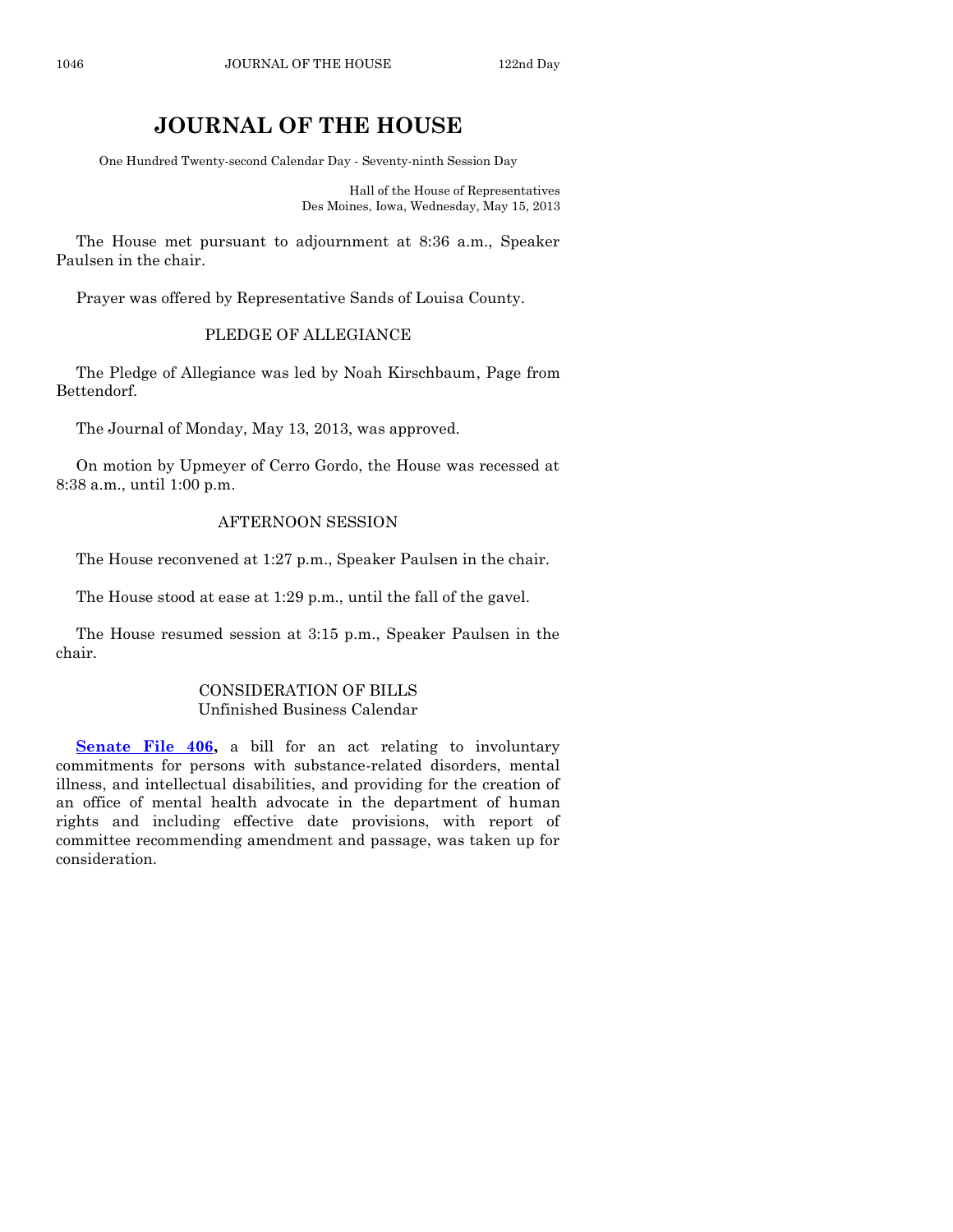Baltimore of Boone asked and received unanimous consent to withdraw amendment  $\underline{H-1251}$  $\underline{H-1251}$  $\underline{H-1251}$  filed by the committee on Judiciary on April 4, 2013, placing out of order amendment  $H-1372$ , to the committee amendment H–[1251,](http://coolice.legis.state.ia.us/Cool-ICE/default.asp?Category=billinfo&Service=Billbook&frame=1&GA=85&hbill=H1251) filed by M. Smith of Marshall on April 29, 2013 and amendment  $H-1442$ , to the committee amendment  $H-1251$ , filed by Heaton of Henry on May 7, 2013.

M. Smith of Marshall asked and received unanimous consent to withdraw amendment  $H-1269$  $H-1269$  filed by him on April 9, 2013, placing out of order amendment  $H-1284$ , to amendment  $H-1269$ , filed by M. Smith of Marshall on April 10, 2013.

Heaton of Henry offered amendment  $H-1449$  $H-1449$  filed by him from the floor.

M. Smith of Marshall offered amendment  $H-1450$ , to amendment  $H-1449$ , filed by him from the floor and moved its adoption.

Roll call was requested by M. Smith of Marshall and Hunter of Polk.

On the question "Shall amendment  $H-1450$ , to amendment  $H-1449$ , be adopted?"  $(S.F. 406)$ 

The ayes were, 40:

| Abdul-Samad        | Bearinger         | Cohoon    | Dunkel   |
|--------------------|-------------------|-----------|----------|
| Forbes             | Gaines            | Gaskill   | Hall     |
| Hanson             | Heddens           | Hunter    | Isenhart |
| Jacoby             | Kajtazovic        | Kearns    | Kelley   |
| Kressig            | Lensing           | Lundby    | Mascher  |
| McCarthy           | Muhlbauer         | Murphy    | Oldson   |
| Olson, T.          | Ourth             | Prichard  | Riding   |
| Ruff               | Running-Marquardt | Smith, M. | Staed    |
| Steckman           | Stutsman          | Thede     | Thomas   |
| Wessel-Kroeschell  | Winckler          | Wolfe     | Wood     |
| The nays were, 55: |                   |           |          |
| Alons              | Bacon             | Baltimore | Baudler  |
| Brandenburg        | Byrnes            | Costello  | Cownie   |
| Deyoe              | Dolecheck         | Drake     | Fisher   |

| pramuemourg | Dyrites    | COSTELIO | COWILLE   |
|-------------|------------|----------|-----------|
| Deyoe       | Dolecheck  | Drake    | Fisher    |
| Forristall  | Frv        | Garrett  | Gassman   |
| Grasslev    | Hagenow    | Hanusa   | Heartsill |
| Heaton      | Hein       | Hess     | Highfill  |
| Huseman     | Jorgensen  | Kaufmann | Klein     |
| Koester     | Landon     | Lofgren  | Lykam     |
| Maxwell     | Miller, L. | Moore    | Olson, R. |
| Olson, S.   | Pettengill | Rayhons  | Rogers    |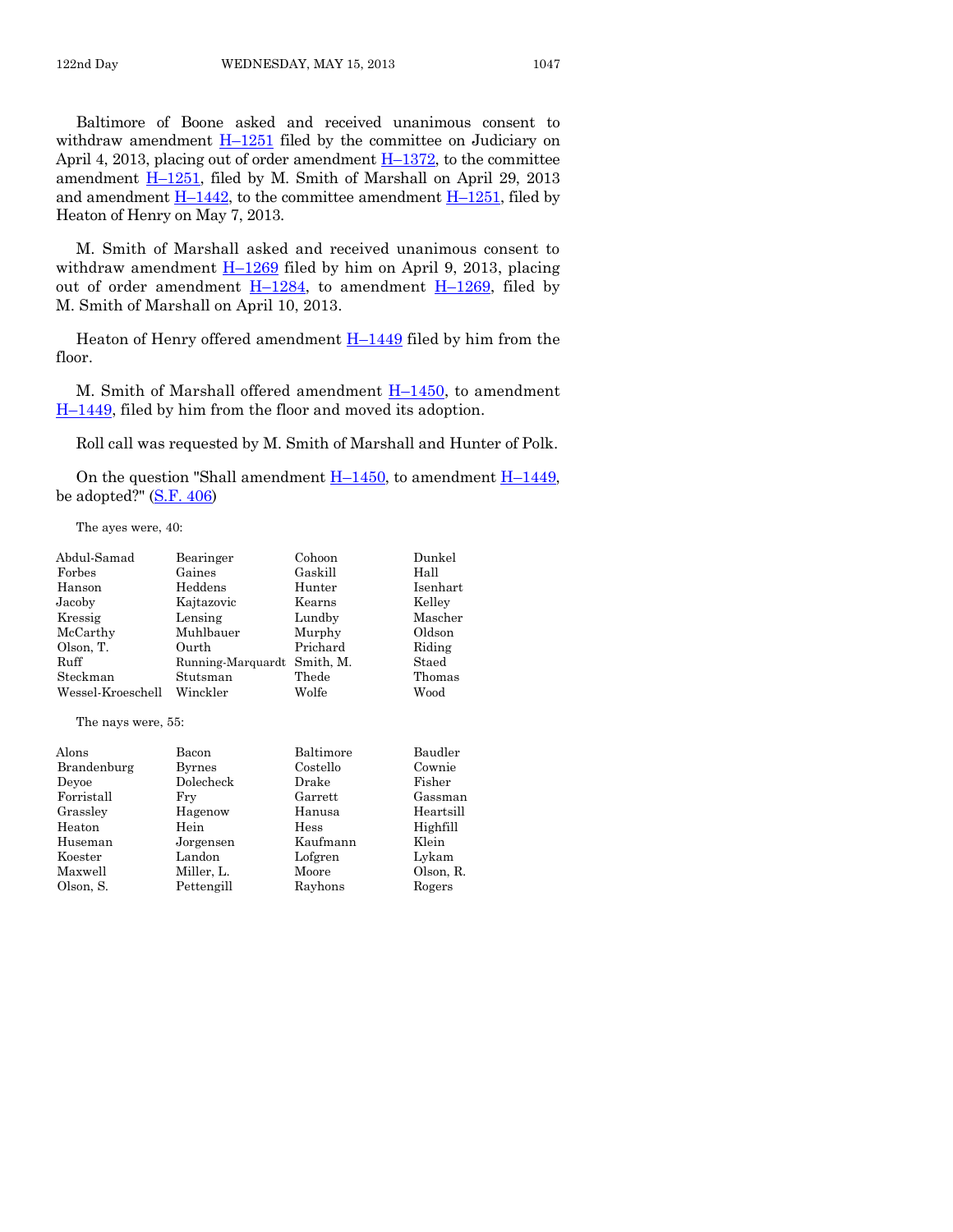| Salmon     | Sands     | Schultz       | Shaw      |
|------------|-----------|---------------|-----------|
| Sheets     | Smith, J. | Soderberg     | Stanerson |
| Taylor, R. | Upmeyer   | Vander Linden | Watts     |
| Windschitl | Worthan   | Mr. Speaker   |           |
|            |           | Paulsen       |           |
|            |           |               |           |

Absent or not voting, 5:

| Anderson   | Berry | Dawson | Miller, H. |
|------------|-------|--------|------------|
| Taylor, T. |       |        |            |

Amendment  $H-1450$ , to amendment  $H-1449$ , lost.

Heaton of Henry moved the adoption of amendment  $H-1449$ .

A non-record roll call was requested.

The ayes were 54, nays 29.

Amendment  $H-1449$  $H-1449$  was adopted.

Hall of Woodbury asked and received unanimous consent to withdraw amendment  $H-1275$  $H-1275$  filed by him on April 9, 2013 and amendment **H**-[1331](http://coolice.legis.state.ia.us/Cool-ICE/default.asp?Category=billinfo&Service=Billbook&frame=1&GA=85&hbill=H1331) filed by him on April 22, 2013.

Garrett of Warren asked and received unanimous consent to withdraw amendment  $H-1335$  $H-1335$  filed by him on April 23, 2013.

Heaton of Henry moved that the bill be read a last time now and placed upon its passage which motion prevailed and the bill was read a last time.

On the question "Shall the bill pass?" ([S.F. 406\)](http://coolice.legis.state.ia.us/Cool-ICE/default.asp?Category=billinfo&Service=Billbook&frame=1&GA=85&hbill=SF406)

The ayes were, 88:

| Abdul-Samad | Alons      | Bacon       | Baltimore     |
|-------------|------------|-------------|---------------|
| Baudler     | Bearinger  | Brandenburg | <b>Byrnes</b> |
| Cohoon      | Costello   | Cownie      | Devoe         |
| Dolecheck   | Drake      | Dunkel      | Fisher        |
| Forbes      | Forristall | Frv         | Gaines        |
| Garrett     | Gaskill    | Gassman     | Grassley      |
| Hagenow     | Hall       | Hanson      | Hanusa        |
| Heartsill   | Heaton     | Heddens     | Hein          |
| Hess        | Highfill   | Huseman     | Isenhart      |
| Jacoby      | Jorgensen  | Kajtazovic  | Kaufmann      |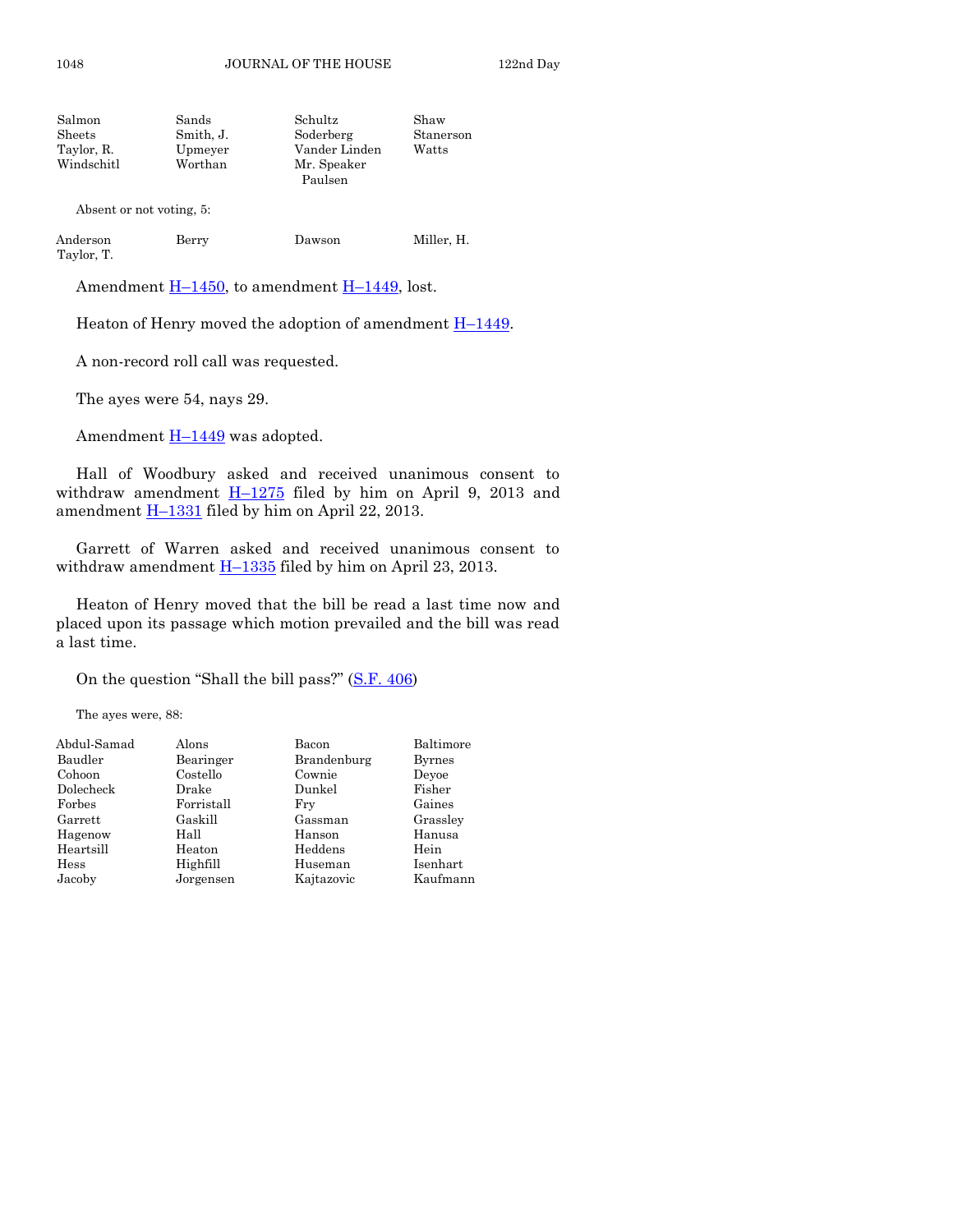Klein Koester Kressig Landon Lensing Lofgren Lundby Lykam<br>Mascher Maxwell McCarthy Miller, L. McCarthy Moore Muhlbauer Oldson Olson, R. Olson, S. Olson, T. Ourth Pettengill Prichard Rayhons Riding Rogers Ruff Running-Marquardt Salmon Sands Schultz Shaw Sheets Smith, J.<br>Soderberg Staed Stanerson Steekmar Staed Stanerson Steckman Stutsman Taylor, R. Thomas Upmeyer Vander Linden Watts Wessel-Kroeschell Winckler Windschitl Wood Worthan Mr. Speaker Paulsen The nays were, 8:

Anderson Hunter Kearns Kelley Murphy Smith, M. Thede Wolfe Absent or not voting, 4: Berry Dawson Miller, H. Taylor, T.

The bill having received a constitutional majority was declared to have passed the House and the title, as amended, was agreed to.

**[House File 626,](http://coolice.legis.state.ia.us/Cool-ICE/default.asp?Category=billinfo&Service=Billbook&frame=1&GA=85&hbill=HF626)** a bill for an act relating to the collection of sales and use tax in this state, including retailers maintaining a place of business in this state, agreements relating to the collection of sales and use taxes, sales of tangible personal property and services to the state, related reporting requirements, and the transfer of certain sales and use tax revenues to the taxpayers trust fund, was taken up for consideration.

Byrnes of Mitchell moved that the bill be read a last time now and placed upon its passage which motion prevailed and the bill was read a last time.

On the question "Shall the bill pass?"  $(H.F. 626)$  $(H.F. 626)$ 

The ayes were, 95:

| Abdul-Samad | Alons     | Anderson   | Bacon       |
|-------------|-----------|------------|-------------|
| Baltimore   | Baudler   | Bearinger  | Brandenburg |
| Byrnes      | Cohoon    | Costello   | Cownie      |
| Devoe       | Dolecheck | Drake      | Dunkel      |
| Fisher      | Forbes    | Forristall | Fry         |
| Gaines      | Garrett   | Gaskill    | Gassman     |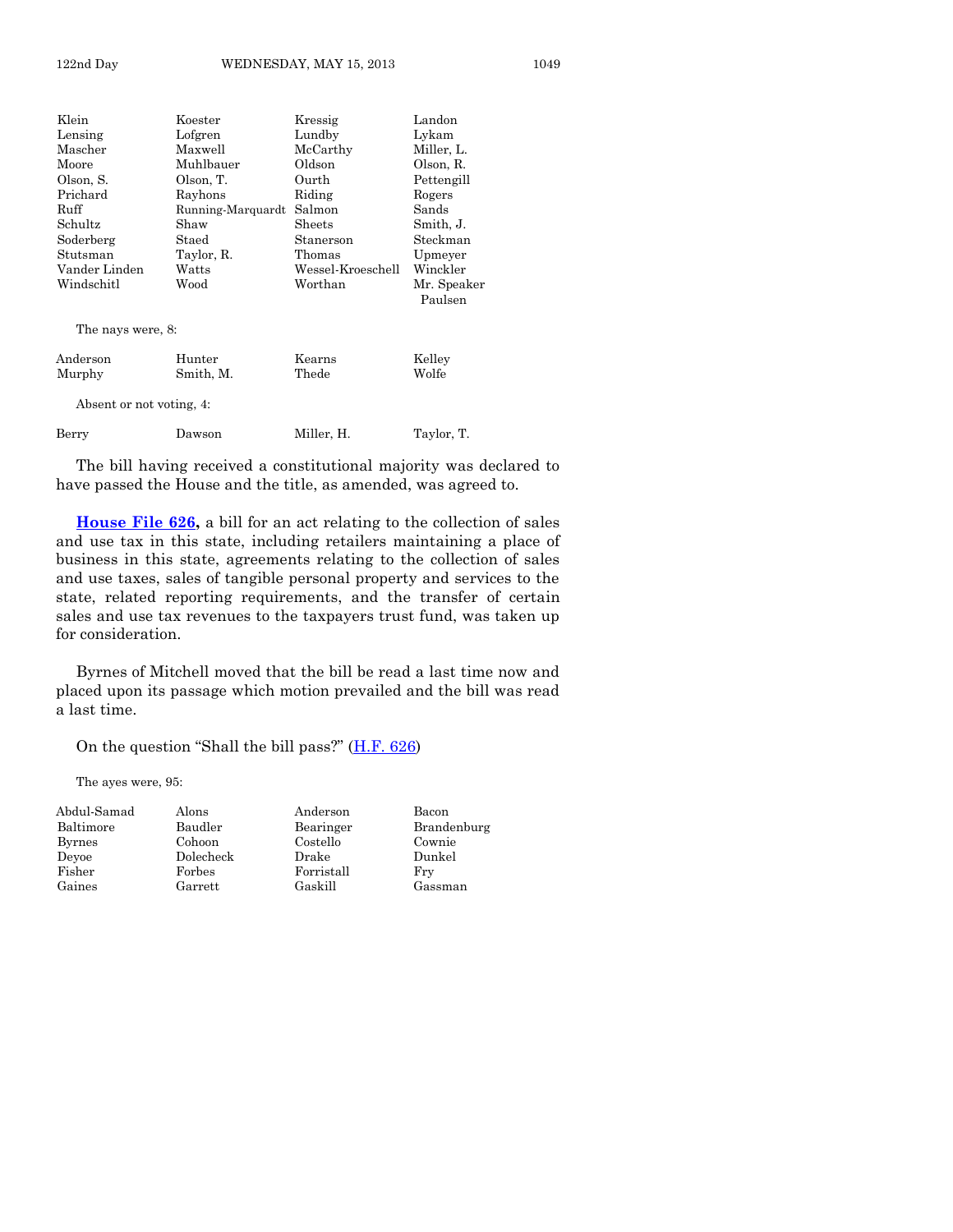| Grassley                 | Hagenow   | Hall              | Hanson        |
|--------------------------|-----------|-------------------|---------------|
| Hanusa                   | Heartsill | Heaton            | Heddens       |
| Hein                     | Hess      | Highfill          | Hunter        |
| Huseman                  | Isenhart  | Jacoby            | Jorgensen     |
| Kajtazovic               | Kaufmann  | Kearns            | Kelley        |
| Klein                    | Koester   | Kressig           | Landon        |
| Lensing                  | Lofgren   | Lundby            | Lykam         |
| Mascher                  | Maxwell   | McCarthy          | Miller, L.    |
| Moore                    | Muhlbauer | Murphy            | Oldson        |
| Olson, R.                | Olson, S. | Olson, T.         | Ourth         |
| Pettengill               | Prichard  | Rayhons           | Riding        |
| Rogers                   | Ruff      | Running-Marquardt | Salmon        |
| Sands                    | Schultz   | Shaw              | Sheets        |
| Smith, J.                | Smith, M. | Soderberg         | Staed         |
| Stanerson                | Steckman  | Stutsman          | Taylor, R.    |
| Thede                    | Thomas    | Upmeyer           | Vander Linden |
| Wessel-Kroeschell        | Winckler  | Windschitl        | Wolfe         |
| Wood                     | Worthan   | Mr. Speaker       |               |
|                          |           | Paulsen           |               |
| The nays were, none.     |           |                   |               |
| Absent or not voting, 5: |           |                   |               |
| Berry<br>Watts           | Dawson    | Miller, H.        | Taylor, T.    |

The bill having received a constitutional majority was declared to have passed the House and the title was agreed to.

#### SENATE AMENDMENT CONSIDERED House Concurred

Kaufmann of Cedar called up for consideration **[House File 592,](http://coolice.legis.state.ia.us/Cool-ICE/default.asp?Category=billinfo&Service=Billbook&frame=1&GA=85&hbill=HF592)** a bill for an act relating to payments from the indigent defense fund by the state public defender, amended by the Senate, and moved that the House concur in the Senate amendment  $H-1447$ .

The motion prevailed and the House concurred in the Senate amendment H–[1447.](http://coolice.legis.state.ia.us/Cool-ICE/default.asp?Category=billinfo&Service=Billbook&frame=1&GA=85&hbill=H1447)

Kaufmann of Cedar moved that the bill, as amended by the Senate and concurred in by the House, be read a last time now and placed upon its passage which motion prevailed and the bill was read a last time.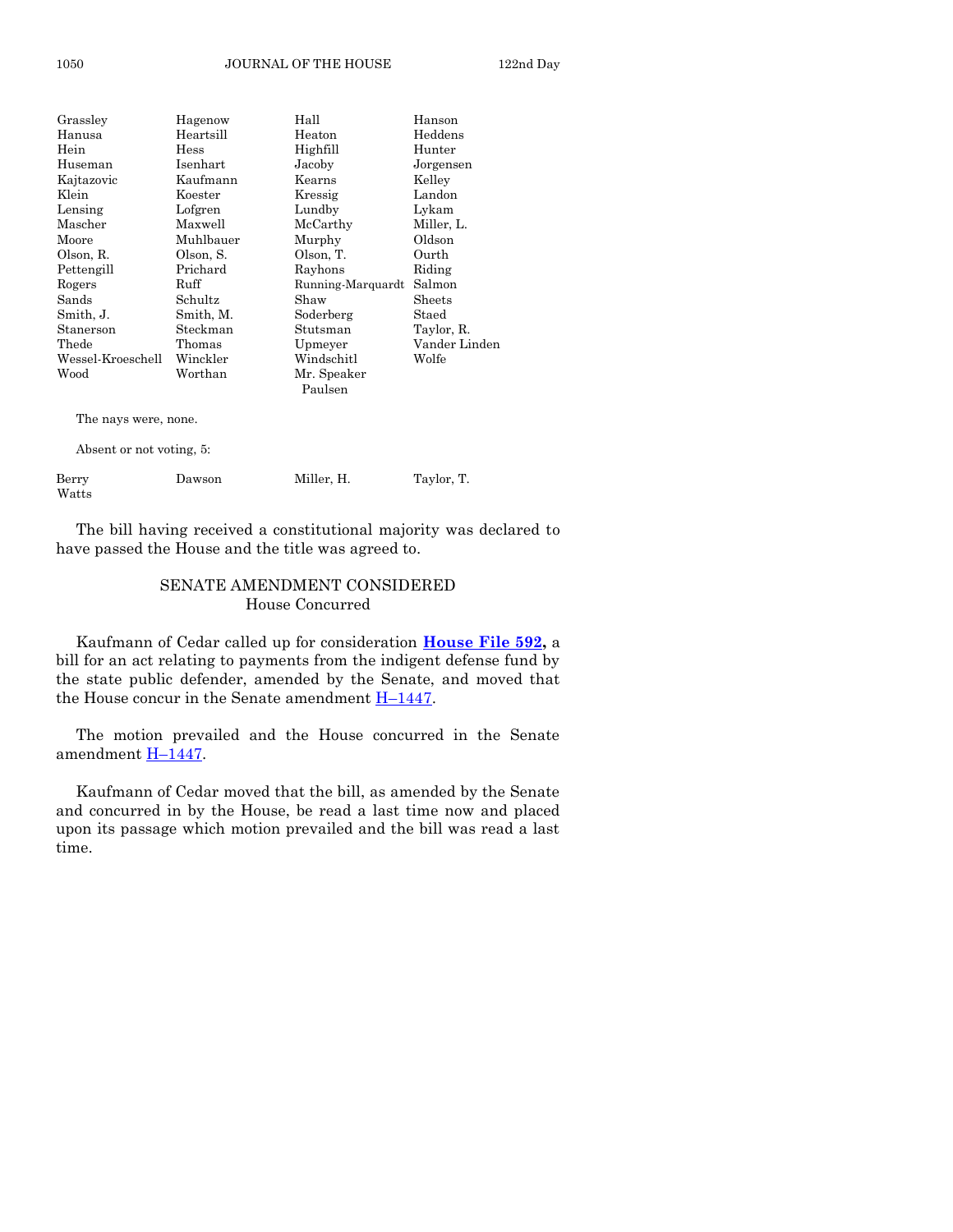#### On the question "Shall the bill pass?" [\(H.F. 592\)](http://coolice.legis.state.ia.us/Cool-ICE/default.asp?Category=billinfo&Service=Billbook&frame=1&GA=85&hbill=HF592)

The ayes were, 96:

| Abdul-Samad   | Alons             | Anderson          | Bacon         |
|---------------|-------------------|-------------------|---------------|
| Baltimore     | Baudler           | Bearinger         | Brandenburg   |
| <b>Byrnes</b> | Cohoon            | Costello          | Cownie        |
| Deyoe         | Dolecheck         | Drake             | Dunkel        |
| Fisher        | Forbes            | Forristall        | Fry           |
| Gaines        | Garrett           | Gaskill           | Gassman       |
| Grassley      | Hagenow           | Hall              | Hanson        |
| Hanusa        | Heartsill         | Heaton            | Heddens       |
| Hein          | Hess              | Highfill          | Hunter        |
| Huseman       | Isenhart          | Jacoby            | Jorgensen     |
| Kajtazovic    | Kaufmann          | Kearns            | Kelley        |
| Klein         | Koester           | Kressig           | Landon        |
| Lensing       | Lofgren           | Lundby            | Lykam         |
| Mascher       | Maxwell           | McCarthy          | Miller, L.    |
| Moore         | Muhlbauer         | Murphy            | Oldson        |
| Olson, R.     | Olson, S.         | Olson, T.         | Ourth         |
| Pettengill    | Prichard          | Rayhons           | Riding        |
| Rogers        | Ruff              | Running-Marquardt | Salmon        |
| Sands         | Schultz           | Shaw              | Sheets        |
| Smith, J.     | Smith, M.         | Soderberg         | Staed         |
| Stanerson     | Steckman          | Stutsman          | Taylor, R.    |
| Thede         | Thomas            | Upmeyer           | Vander Linden |
| Watts         | Wessel-Kroeschell | Winckler          | Windschitl    |
| Wolfe         | Wood              | Worthan           | Mr. Speaker   |
|               |                   |                   | Paulsen       |

The nays were, none.

Absent or not voting, 4:

| Berry | Dawson | Miller. H. | Taylor, T. |
|-------|--------|------------|------------|
|       |        |            |            |

The bill having received a constitutional majority was declared to have passed the House and the title was agreed to.

# IMMEDIATE MESSAGES

Upmeyer of Cerro Gordo asked and received unanimous consent that the following bills be immediately messaged to the Senate: **House Files 592, 626** and **[Senate File 406.](http://coolice.legis.state.ia.us/Cool-ICE/default.asp?Category=billinfo&Service=Billbook&frame=1&GA=85&hbill=SF406)**

The House stood at ease at 3:51 p.m., until the fall of the gavel.

The House resumed session at 5:10 p.m., Speaker Paulsen in the chair.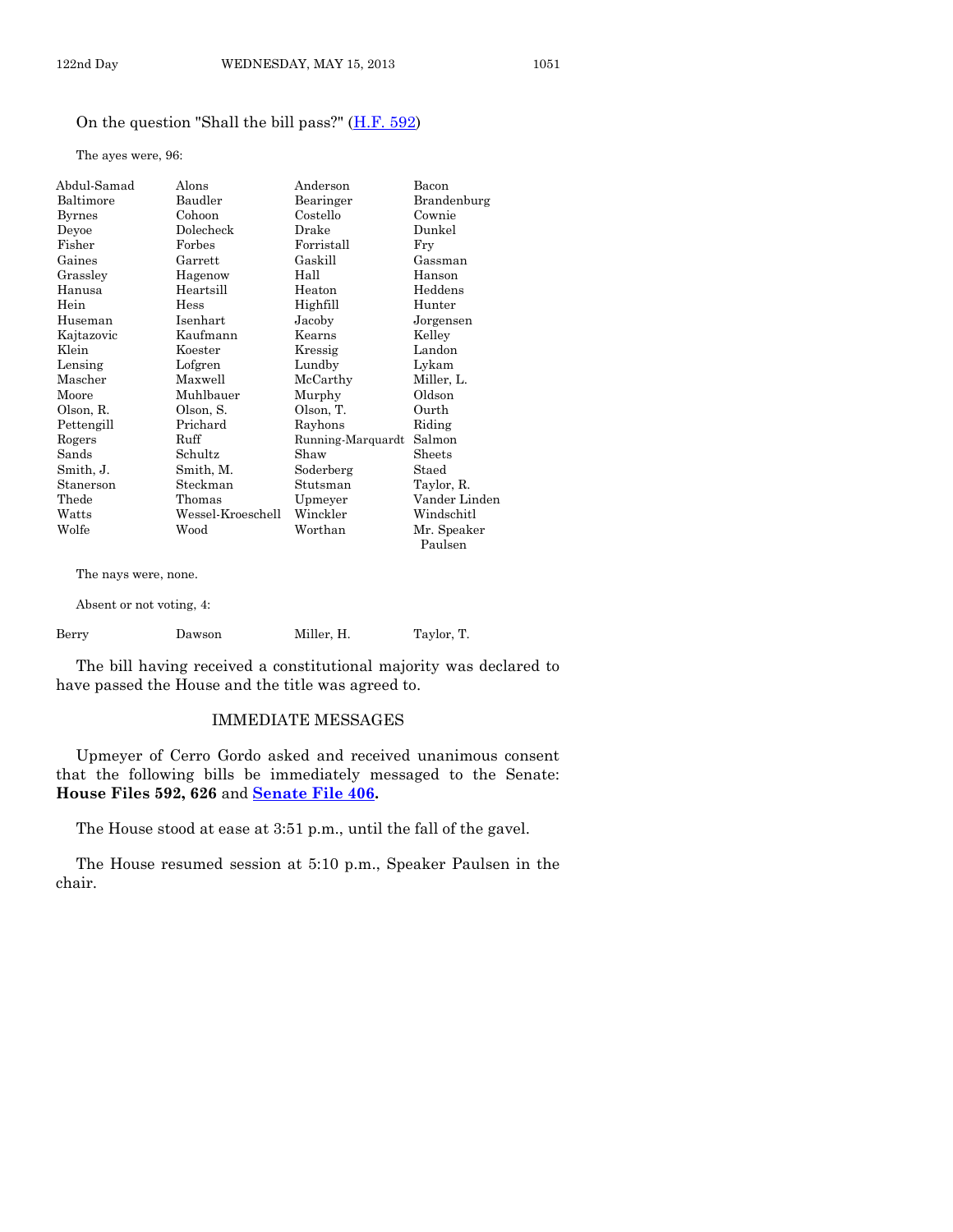On motion by Upmeyer of Cerro Gordo, the House was recessed at 5:10 p.m., until 6:45 p.m.

#### EVENING SESSION

The House reconvened at 6:55 p.m., Speaker Paulsen in the chair.

#### QUORUM CALL

A non-record roll call was requested to determine that a quorum was present. The vote revealed seventy-eight members present, twenty-two absent.

#### MESSAGES FROM THE SENATE

The following messages were received from the Senate:

Mr. Speaker: I am directed to inform your honorable body that the Senate has on May 15, 2013, passed the following bill in which the concurrence of the Senate was asked:

[House File 586,](http://coolice.legis.state.ia.us/Cool-ICE/default.asp?Category=billinfo&Service=Billbook&frame=1&GA=85&hbill=HF586) a bill for an act relating to the rulemaking process and state agency decision making.

Also: That the Senate has on May 15, 2013, amended and passed the following bill in which the concurrence of the House is asked:

[House File 641,](http://coolice.legis.state.ia.us/Cool-ICE/default.asp?Category=billinfo&Service=Billbook&frame=1&GA=85&hbill=HF641) a bill for an act authorizing the establishment of reinvestment districts following approval of the economic development authority board, providing for the remittance of certain state sales tax revenues and certain state hotel and motel tax revenues to municipalities, establishing a state reinvestment district fund, and making appropriations.

Also: That the Senate has on May 15, 2013, adopted the Conference Committee report and passed [Senate File 430,](http://coolice.legis.state.ia.us/Cool-ICE/default.asp?Category=billinfo&Service=Billbook&frame=1&GA=85&hbill=SF430) a bill for an act relating to appropriations to the department of cultural affairs, the economic development authority, the board of regents and certain board of regents institutions, the department of workforce development, the Iowa finance authority, and the public employment relations board, providing for other properly related matters, and including effective date and retroactive applicability provisions.

Also: That the Senate has on May 15, 2013, adopted the Conference Committee report and passed [Senate File 447,](http://coolice.legis.state.ia.us/Cool-ICE/default.asp?Category=billinfo&Service=Billbook&frame=1&GA=85&hbill=SF447) a bill for an act relating to appropriations to the justice system and including effective dates.

Also: That the Senate has on May 15, 2013, passed the following bill in which the concurrence of the House is asked: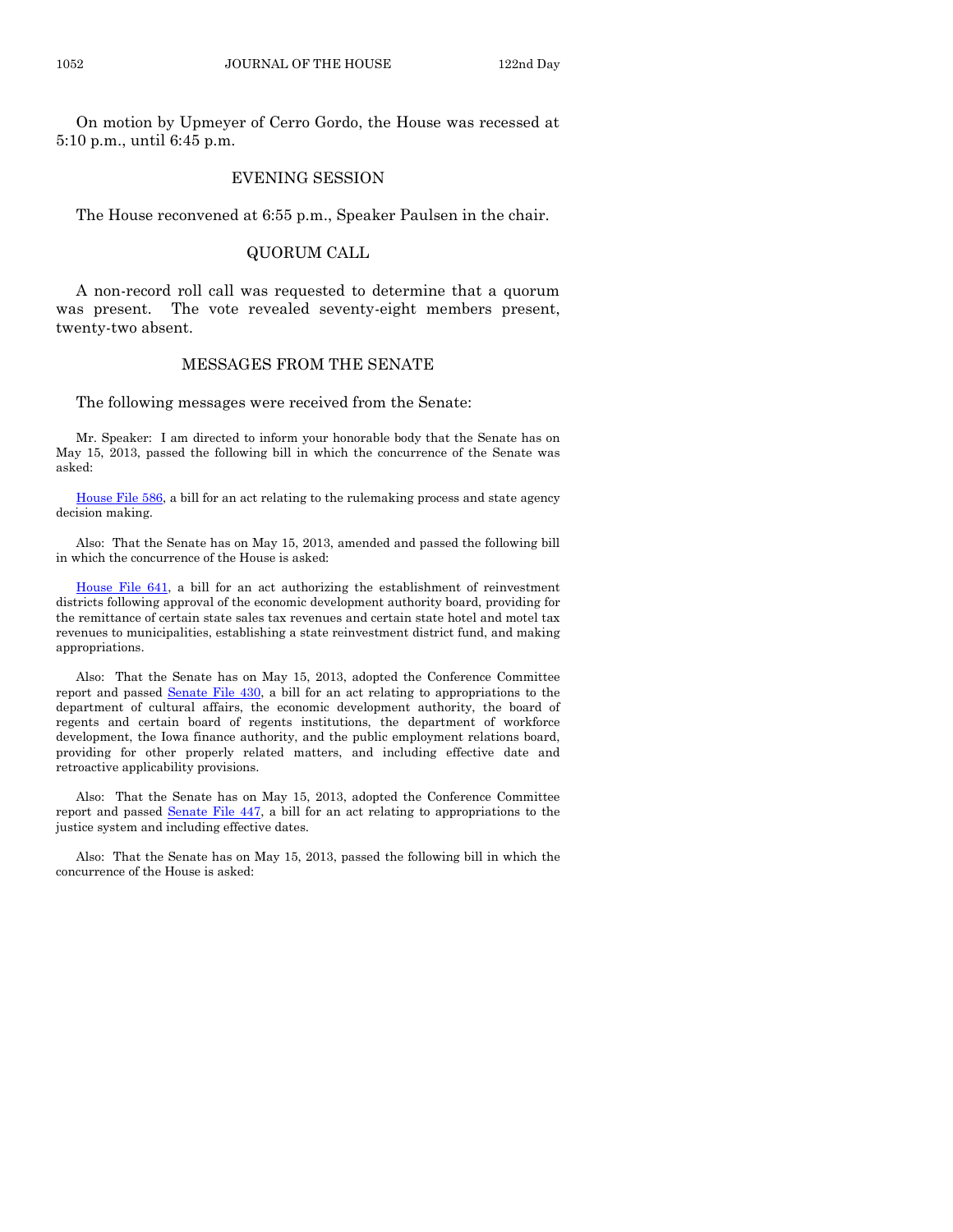[Senate File 455,](http://coolice.legis.state.ia.us/Cool-ICE/default.asp?Category=billinfo&Service=Billbook&frame=1&GA=85&hbill=SF455) a bill for an act relating to an exemption from sales tax for the sales price from furnishing certain environmental testing services.

MICHAEL E. MARSHALL, Secretary

**CHAIR** 

#### CONFERENCE COMMITTEE REPORT RECEIVED [\(House File 603\)](http://coolice.legis.state.ia.us/Cool-ICE/default.asp?Category=billinfo&Service=Billbook&frame=1&GA=85&hbill=HF603)

A conference committee report signed by the following Senate and House members was filed May 15, 2013, on [House File 603,](http://coolice.legis.state.ia.us/Cool-ICE/default.asp?Category=billinfo&Service=Billbook&frame=1&GA=85&hbill=HF603) a bill for an act relating to and making appropriations to certain state departments, agencies, funds, and certain other entities, providing for regulatory authority, and other properly related matters:

ON THE PART OF THE HOUSE: ON THE PART OF THE SENATE:

| RALPH WATTS, CHAIR | LIZ MATHIS, CHAI      |
|--------------------|-----------------------|
| TEDD GASSMAN       | CHRIS BRASE           |
| BRUCE HUNTER       | <b>JEFF DANIELSON</b> |
| DAN KELLEY         |                       |
| GUY VANDER LINDEN  |                       |

# ADOPTION OF THE REPORT OF THE CONFERENCE COMMITTEE [\(House File 603\)](http://coolice.legis.state.ia.us/Cool-ICE/default.asp?Category=billinfo&Service=Billbook&frame=1&GA=85&hbill=HF603)

Watts of Dallas called up for consideration the report of the conference committee on **[House File 603,](http://coolice.legis.state.ia.us/Cool-ICE/default.asp?Category=billinfo&Service=Billbook&frame=1&GA=85&hbill=HF603)** a bill for an act relating to and making appropriations to certain state departments, agencies, funds, and certain other entities, providing for regulatory authority, and other properly related matters, and moved the adoption of the conference committee report and the amendments contained therein.

The motion prevailed and the conference committee report was adopted.

Watts of Dallas moved that the bill be read a last time now and placed upon its passage which motion prevailed and the bill was read a last time.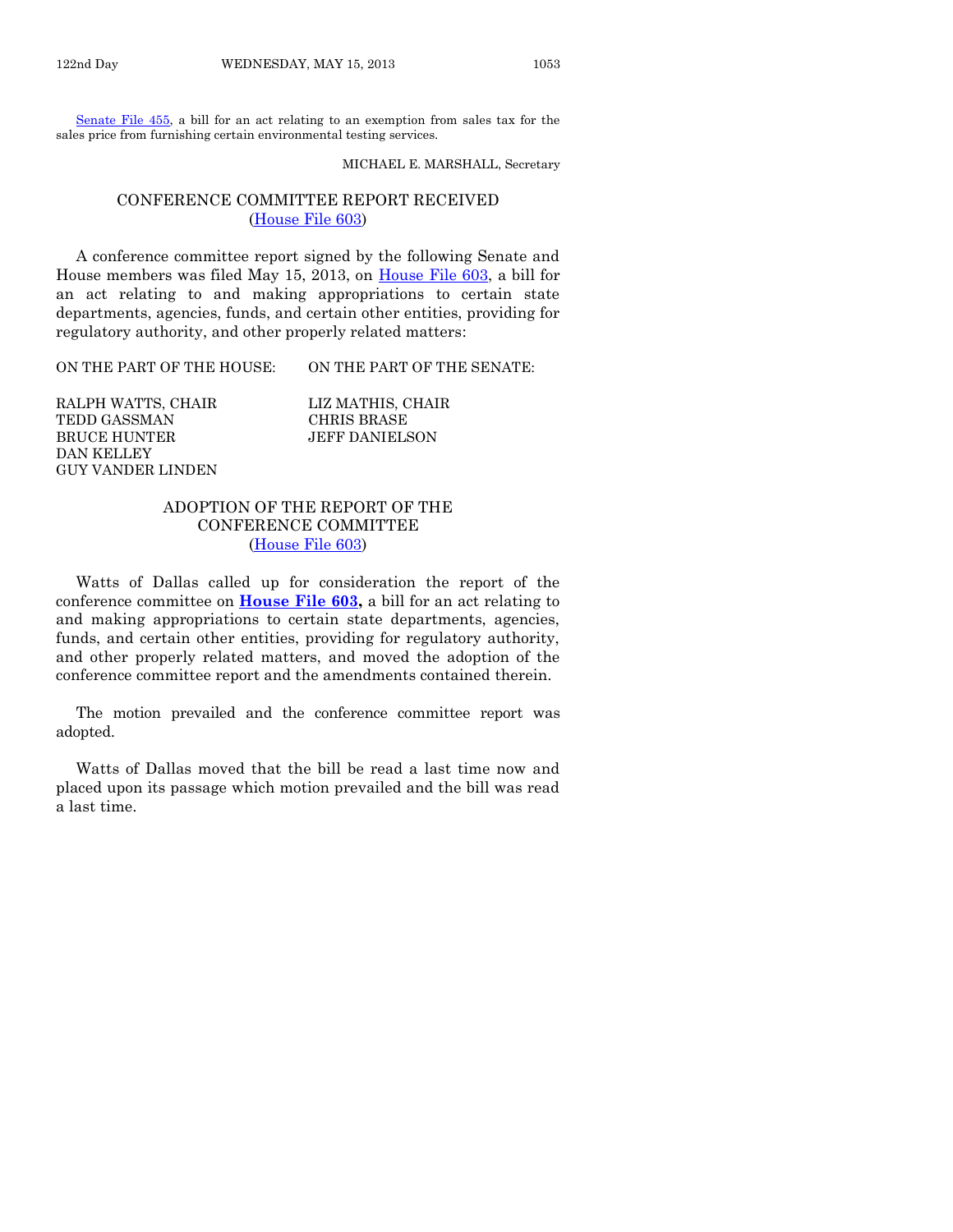# On the question "Shall the bill pass?" ([H.F. 603\)](http://coolice.legis.state.ia.us/Cool-ICE/default.asp?Category=billinfo&Service=Billbook&frame=1&GA=85&hbill=HF603)

The ayes were, 90:

| Alons                    | Anderson      | Bacon             | Baltimore         |
|--------------------------|---------------|-------------------|-------------------|
| Baudler                  | Bearinger     | Berry             | Brandenburg       |
| <b>Byrnes</b>            | Cohoon        | Costello          | Cownie            |
| Deyoe                    | Dolecheck     | Drake             | Dunkel            |
| Fisher                   | Forbes        | Forristall        | Fry               |
| Gaines                   | Garrett       | Gaskill           | Gassman           |
| Grassley                 | Hagenow       | Hall              | Hanusa            |
| Heartsill                | Heaton        | Heddens           | Hein              |
| Hess                     | Highfill      | Hunter            | Huseman           |
| Isenhart                 | Jacoby        | Jorgensen         | Kajtazovic        |
| Kaufmann                 | Kearns        | Kelley            | Klein             |
| Koester                  | Kressig       | Landon            | Lensing           |
| Lofgren                  | Lundby        | Lykam             | Mascher           |
| Maxwell                  | McCarthy      | Miller, L.        | Moore             |
| Oldson                   | Olson, R.     | Olson. S.         | Olson, T.         |
| Ourth                    | Pettengill    | Prichard          | Rayhons           |
| Rogers                   | Ruff          | Running-Marquardt | Salmon            |
| Sands                    | Schultz       | Shaw              | Sheets            |
| Smith, J.                | Smith, M.     | Soderberg         | Staed             |
| Stanerson                | Steckman      | Stutsman          | Taylor, R.        |
| Upmeyer                  | Vander Linden | Watts             | Wessel-Kroeschell |
| Winckler                 | Windschitl    | Wolfe             | Wood              |
| Worthan                  | Mr. Speaker   |                   |                   |
|                          | Paulsen       |                   |                   |
| The nays were, 6:        |               |                   |                   |
| Hanson                   | Muhlbauer     | Murphy            | Riding            |
| Thede                    | Thomas        |                   |                   |
| Absent or not voting, 4: |               |                   |                   |
| Abdul-Samad              | Dawson        | Miller. H.        | Taylor, T.        |

The bill having received a constitutional majority was declared to have passed the House and the title was agreed to.

# IMMEDIATE MESSAGE

Upmeyer of Cerro Gordo asked and received unanimous consent that **[House File 603](http://coolice.legis.state.ia.us/Cool-ICE/default.asp?Category=billinfo&Service=Billbook&frame=1&GA=85&hbill=HF603)** be immediately messaged to the Senate.

The House stood at ease at 7:11 p.m., until the fall of the gavel.

The House resumed session at 8:23 p.m., Speaker Paulsen in the chair.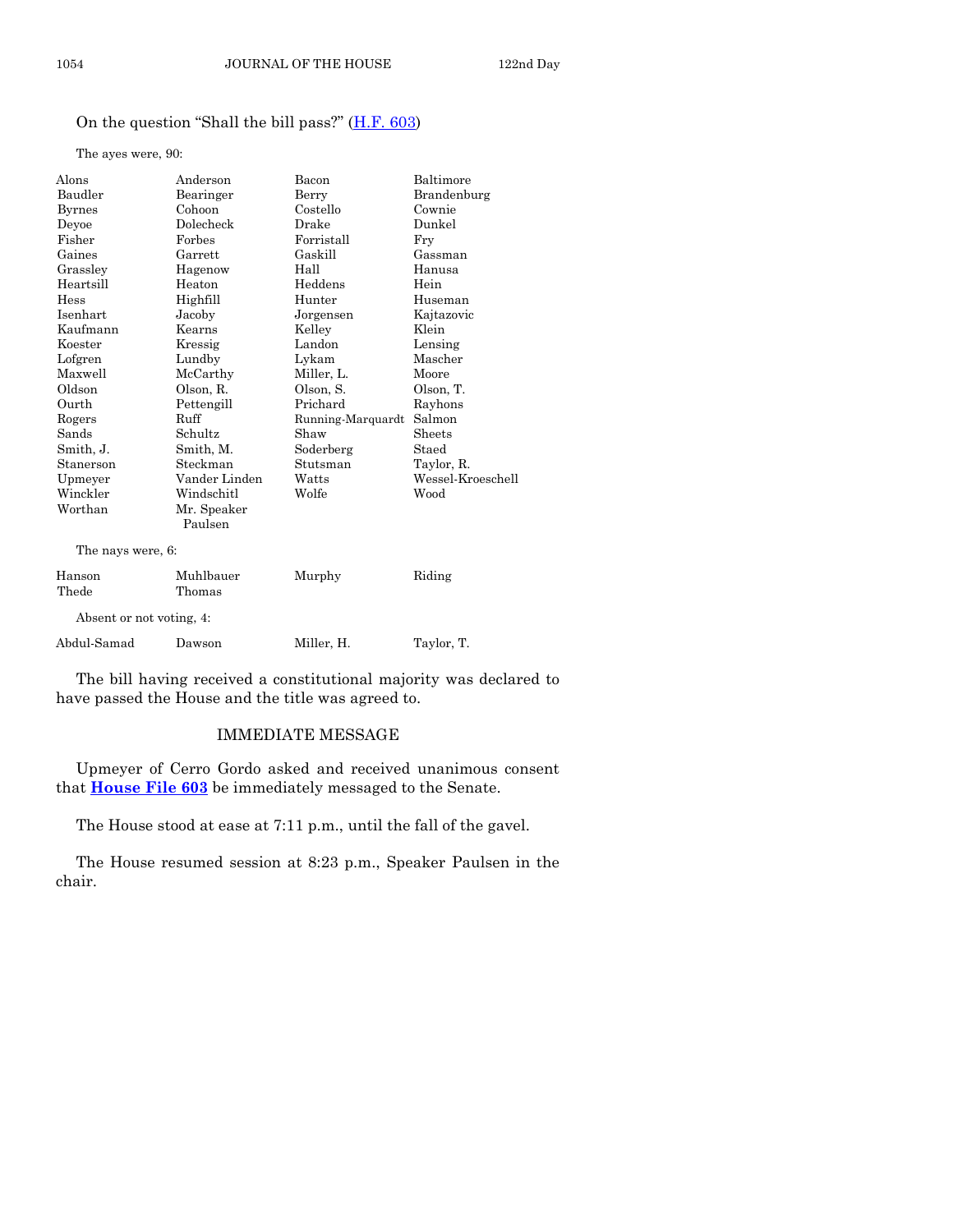#### SENATE AMENDMENT CONSIDERED House Concurred

Byrnes of Mitchell called up for consideration **[House File 641,](http://coolice.legis.state.ia.us/Cool-ICE/default.asp?Category=billinfo&Service=Billbook&frame=1&GA=85&hbill=HF641)** a bill for an act authorizing the establishment of reinvestment districts following approval of the economic development authority board, providing for the remittance of certain state sales tax revenues and certain state hotel and motel tax revenues to municipalities, establishing a state reinvestment district fund, and making appropriations, amended by the Senate, and moved that the House concur in the Senate amendment H–[1451.](http://coolice.legis.state.ia.us/Cool-ICE/default.asp?Category=billinfo&Service=Billbook&frame=1&GA=85&hbill=H1451)

The motion prevailed and the House concurred in the Senate amendment H–[1451.](http://coolice.legis.state.ia.us/Cool-ICE/default.asp?Category=billinfo&Service=Billbook&frame=1&GA=85&hbill=H1451)

Byrnes of Mitchell moved that the bill, as amended by the Senate and concurred in by the House, be read a last time now and placed upon its passage which motion prevailed and the bill was read a last time.

On the question "Shall the bill pass?"  $(H.F. 641)$ 

The ayes were, 93:

| Abdul-Samad | Alons             | Anderson       | Bacon      |
|-------------|-------------------|----------------|------------|
| Baltimore   | Baudler           | Bearinger      | Berry      |
| Brandenburg | Byrnes            | Cohoon         | Costello   |
| Cownie      | Deyoe             | Dolecheck      | Drake      |
| Dunkel      | Fisher            | Forbes         | Forristall |
| Fry         | Gaines            | $\rm{Garrett}$ | Gaskill    |
| Gassman     | Grassley          | Hagenow        | Hall       |
| Hanson      | Hanusa            | Heartsill      | Heaton     |
| Heddens     | Hein              | Hess           | Highfill   |
| Hunter      | Huseman           | Isenhart       | Jacoby     |
| Jorgensen   | Kajtazovic        | Kaufmann       | Kearns     |
| Kelley      | Klein             | Koester        | Kressig    |
| Landon      | Lofgren           | Lundby         | Lykam      |
| Maxwell     | McCarthy          | Miller, L.     | Moore      |
| Muhlbauer   | Murphy            | Oldson         | Olson, R.  |
| Olson, S.   | Olson, T.         | Ourth          | Pettengill |
| Prichard    | Rayhons           | Riding         | Rogers     |
| Ruff        | Running-Marquardt | Salmon         | Sands      |
| Schultz     | Shaw              | Sheets         | Smith, J.  |
| Smith, M.   | Soderberg         | Staed          | Stanerson  |
| Steckman    | Stutsman          | Taylor, R.     | Thede      |
| Thomas      | Upmeyer           | Vander Linden  | Watts      |
| Windschitl  | Wolfe             | Wood           | Worthan    |
| Mr. Spooker |                   |                |            |

Mr. Speaker Paulsen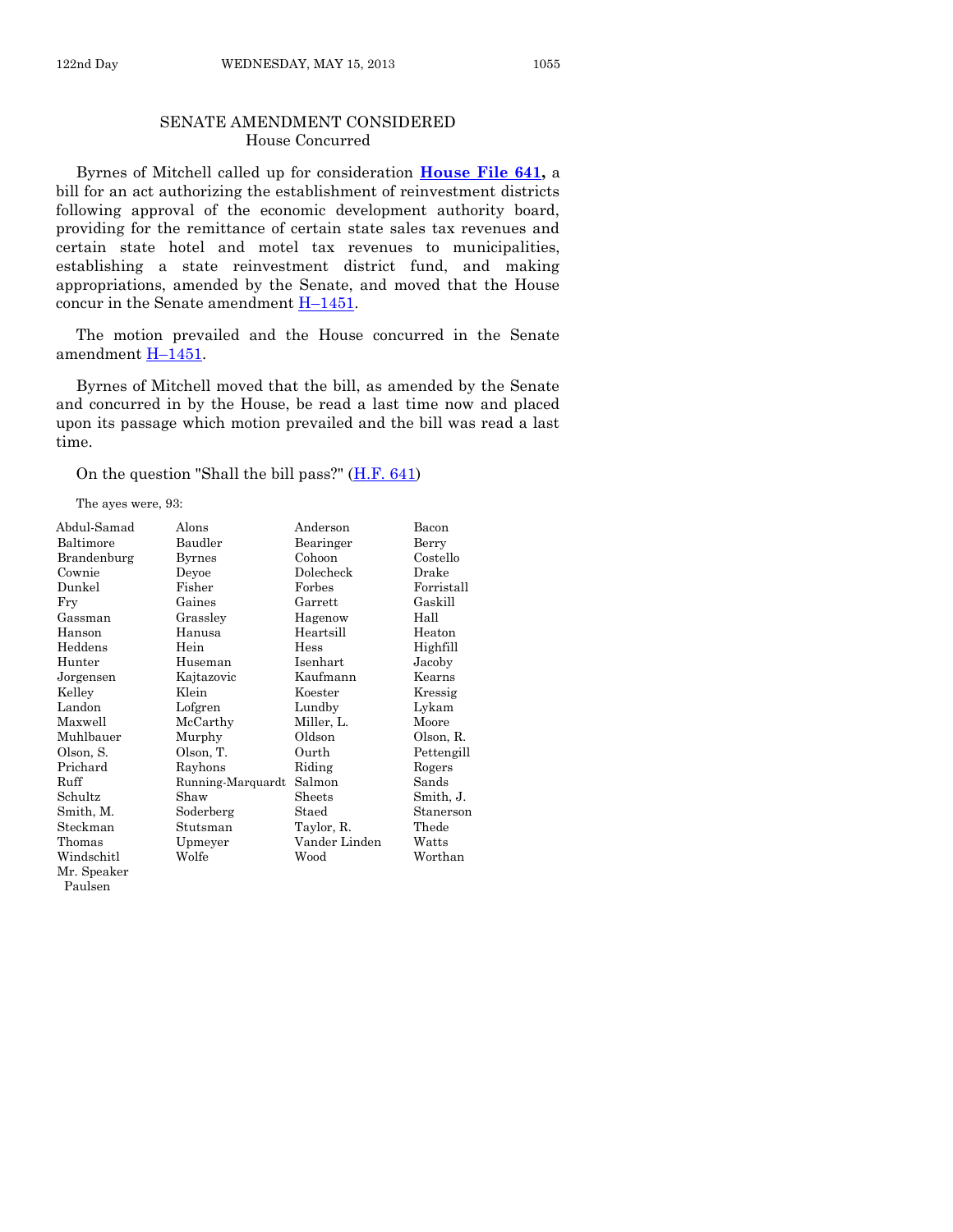The nays were, 4:

Lensing Mascher Wessel-Kroeschell Winckler

Absent or not voting, 3:

Dawson Miller, H. Taylor, T.

The bill having received a constitutional majority was declared to have passed the House and the title was agreed to.

# CONFERENCE COMMITTEE REPORT RECEIVED [\(Senate File 430\)](http://coolice.legis.state.ia.us/Cool-ICE/default.asp?Category=billinfo&Service=Billbook&frame=1&GA=85&hbill=SF430)

A conference committee report signed by the following Senate and House members was filed May 15, 2013, on [Senate File 430,](http://coolice.legis.state.ia.us/Cool-ICE/default.asp?Category=billinfo&Service=Billbook&frame=1&GA=85&hbill=SF430) a bill for an act relating to appropriations to the department of cultural affairs, the economic development authority, the board of regents and certain board of regents institutions, the department of workforce development, the Iowa finance authority, and the public employment relations board, providing for other properly related matters, and including effective date and retroactive applicability provisions:

ON THE PART OF THE HOUSE: ON THE PART OF THE SENATE:

MARY ANN HANUSA RITA HART BOBBY KAUFMANN DR. JOE M. SENG BOB KRESSIG

DAVE DEYOE, CHAIR WILLIAM A. DOTZLER, JR., CHAIR

# ADOPTION OF THE REPORT OF THE CONFERENCE COMMITTEE [\(Senate File 430\)](http://coolice.legis.state.ia.us/Cool-ICE/default.asp?Category=billinfo&Service=Billbook&frame=1&GA=85&hbill=SF430)

Deyoe of Story called up for consideration the report of the conference committee on **[Senate File 430,](http://coolice.legis.state.ia.us/Cool-ICE/default.asp?Category=billinfo&Service=Billbook&frame=1&GA=85&hbill=SF430)** a bill for an act relating to appropriations to the department of cultural affairs, the economic development authority, the board of regents and certain board of regents institutions, the department of workforce development, the Iowa finance authority, and the public employment relations board, providing for other properly related matters, and including effective date and retroactive applicability provisions, and moved the adoption of the conference committee report and the amendments contained therein.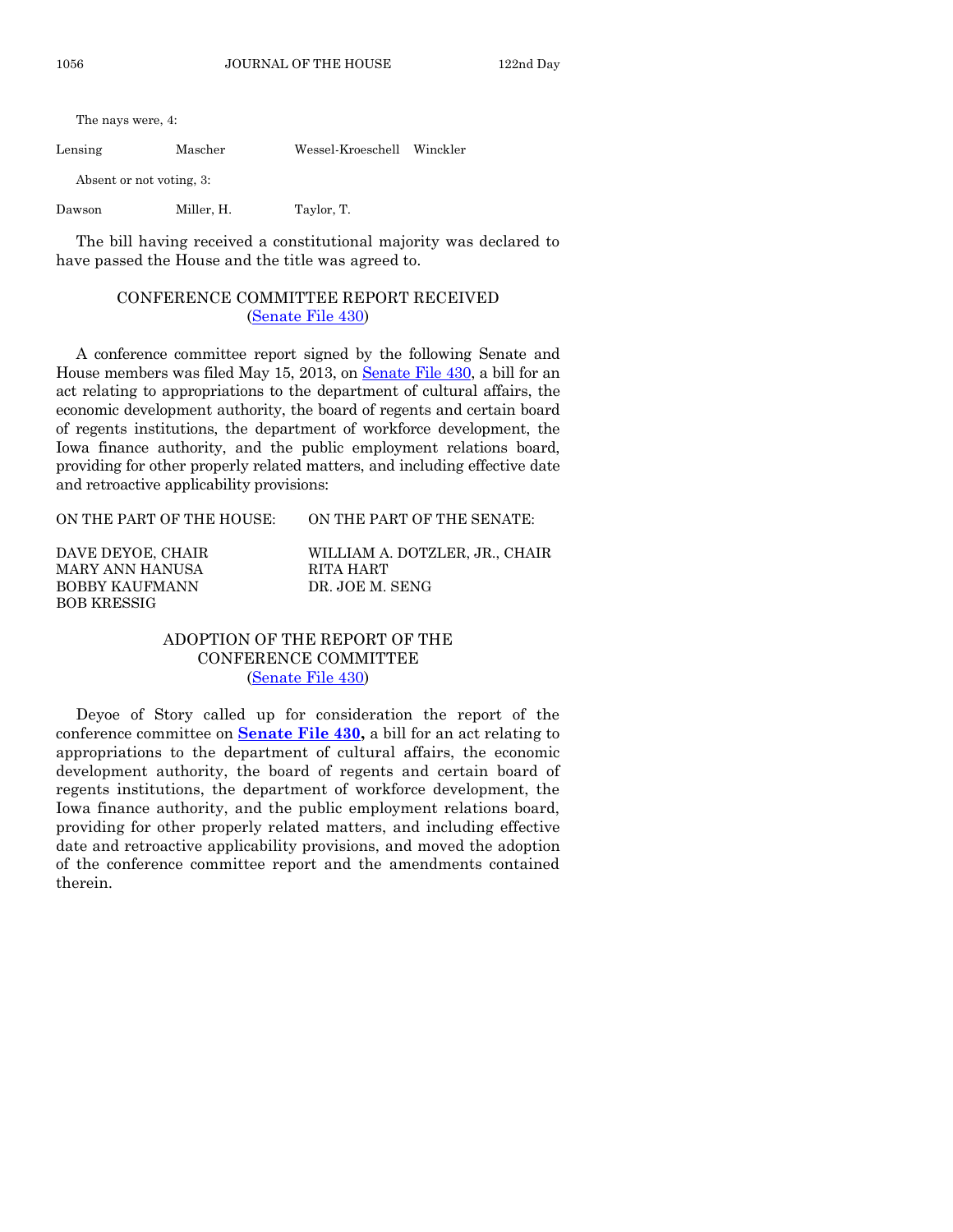The motion prevailed and the conference committee report was adopted.

Deyoe of Story moved that the bill be read a last time now and placed upon its passage which motion prevailed and the bill was read a last time.

On the question "Shall the bill pass?" ([S.F. 430\)](http://coolice.legis.state.ia.us/Cool-ICE/default.asp?Category=billinfo&Service=Billbook&frame=1&GA=85&hbill=SF430)

The ayes were, 89:

| Abdul-Samad       | Alons             | Anderson          | Bacon      |
|-------------------|-------------------|-------------------|------------|
| Baltimore         | Baudler           | Bearinger         | Berry      |
| Brandenburg       | <b>Byrnes</b>     | Cohoon            | Costello   |
| Cownie            | Devoe             | Dolecheck         | Drake      |
| Dunkel            | Fisher            | Forbes            | Forristall |
| Fry               | Gaines            | Garrett           | Gassman    |
| Grasslev          | Hagenow           | Hall              | Hanusa     |
| Heartsill         | Heaton            | Heddens           | Hein       |
| Hess              | Highfill          | Huseman           | Jacoby     |
| Jorgensen         | Kajtazovic        | Kaufmann          | Kearns     |
| Kelley            | Klein             | Koester           | Kressig    |
| Landon            | Lofgren           | Lundby            | Lykam      |
| Mascher           | Maxwell           | McCarthy          | Miller, L. |
| Moore             | Muhlbauer         | Oldson            | Olson, R.  |
| Olson, S.         | Olson, T.         | Ourth             | Pettengill |
| Prichard          | Rayhons           | Riding            | Rogers     |
| Ruff              | Running-Marquardt | Salmon            | Sands      |
| Schultz           | Shaw              | Sheets            | Smith, J.  |
| Smith, M.         | Soderberg         | Staed             | Stanerson  |
| Steckman          | Stutsman          | Taylor, R.        | Thede      |
| Thomas            | Upmeyer           | Vander Linden     | Watts      |
| Winckler          | Windschitl        | Wood              | Worthan    |
| Mr. Speaker       |                   |                   |            |
| Paulsen           |                   |                   |            |
|                   |                   |                   |            |
| The nays were, 8: |                   |                   |            |
| Gaskill           | Hanson            | Hunter            | Isenhart   |
| Lensing           | Murphy            | Wessel-Kroeschell | Wolfe      |
|                   |                   |                   |            |

Absent or not voting, 3:

Dawson Miller, H. Taylor, T.

The bill having received a constitutional majority was declared to have passed the House and the title, as amended, was agreed to.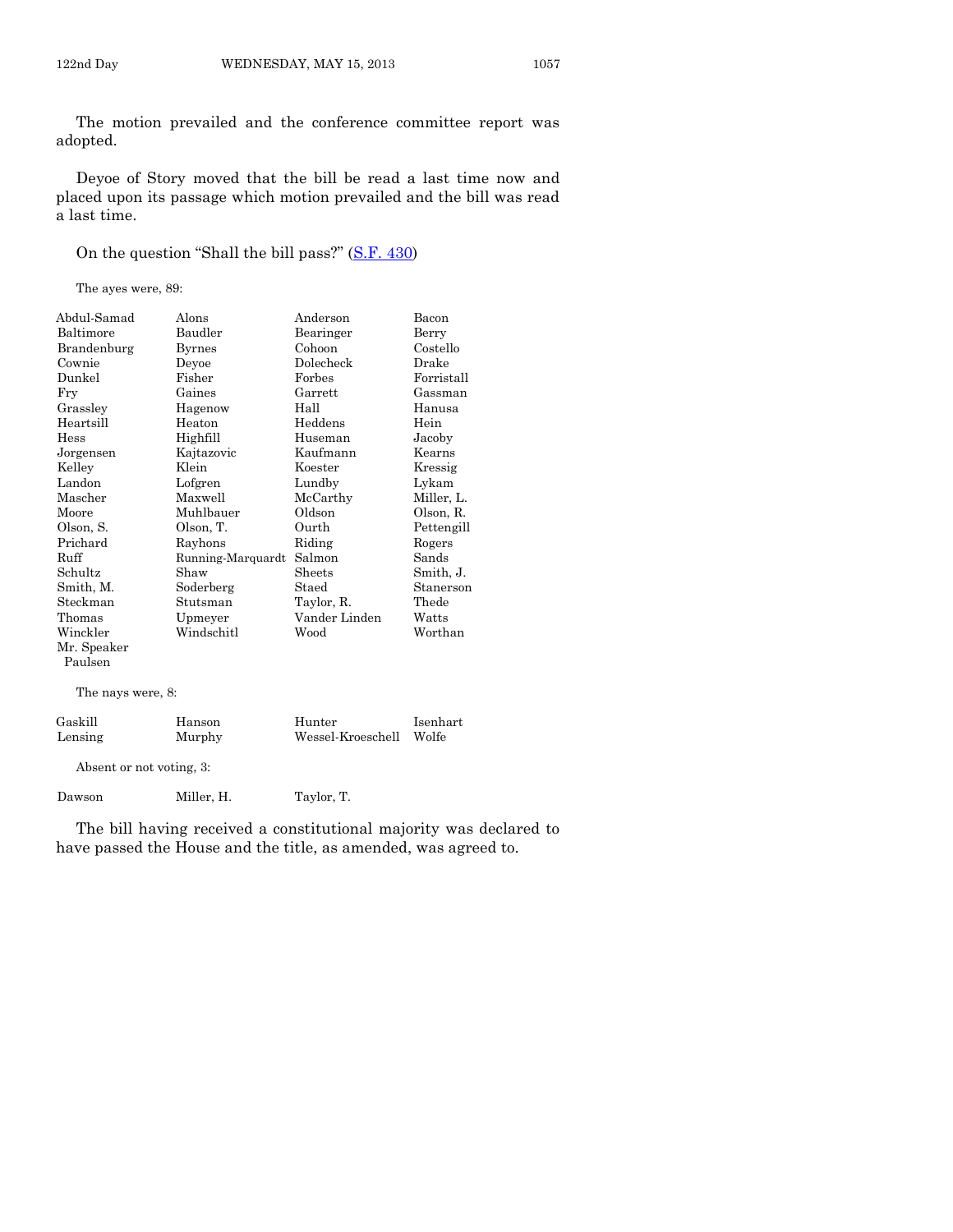A conference committee report signed by the following Senate and House members was filed May 15, 2013, on [Senate File 447,](http://coolice.legis.state.ia.us/Cool-ICE/default.asp?Category=billinfo&Service=Billbook&frame=1&GA=85&hbill=SF447) a bill for an act relating to appropriations to the justice system and including effective dates:

CONFERENCE COMMITTEE REPORT RECEIVED [\(Senate File 447\)](http://coolice.legis.state.ia.us/Cool-ICE/default.asp?Category=billinfo&Service=Billbook&frame=1&GA=85&hbill=SF447)

ON THE PART OF THE HOUSE: ON THE PART OF THE SENATE:

MARTI ANDERSON ROBERT M. HOGG JULIAN GARRETT RICH TAYLOR TODD TAYLOR

GARY WORTHAN, CHAIR THOMAS G. COURTNEY, CHAIR

# ADOPTION OF THE REPORT OF THE CONFERENCE COMMITTEE [\(Senate File 447\)](http://coolice.legis.state.ia.us/Cool-ICE/default.asp?Category=billinfo&Service=Billbook&frame=1&GA=85&hbill=SF447)

Worthan of Buena Vista called up for consideration the report of the conference committee on **[Senate File 447,](http://coolice.legis.state.ia.us/Cool-ICE/default.asp?Category=billinfo&Service=Billbook&frame=1&GA=85&hbill=SF447)** a bill for an act relating to appropriations to the justice system and including effective dates, and moved the adoption of the conference committee report and the amendments contained therein.

The motion prevailed and the conference committee report was adopted.

Worthan of Buena Vista moved that the bill be read a last time now and placed upon its passage which motion prevailed and the bill was read a last time.

On the question "Shall the bill pass?" ([S.F. 447\)](http://coolice.legis.state.ia.us/Cool-ICE/default.asp?Category=billinfo&Service=Billbook&frame=1&GA=85&hbill=SF447)

The ayes were, 94:

| Abdul-Samad | Alons         | Anderson  | Bacon      |
|-------------|---------------|-----------|------------|
| Baltimore   | Baudler       | Bearinger | Berry      |
| Brandenburg | <b>Byrnes</b> | Cohoon    | Costello   |
| Cownie      | Devoe         | Dolecheck | Drake      |
| Dunkel      | Fisher        | Forbes    | Forristall |
| Fry         | Gaines        | Garrett   | Gaskill    |
| Gassman     | Grassley      | Hagenow   | Hall       |
| Hanson      | Hanusa        | Heartsill | Heaton     |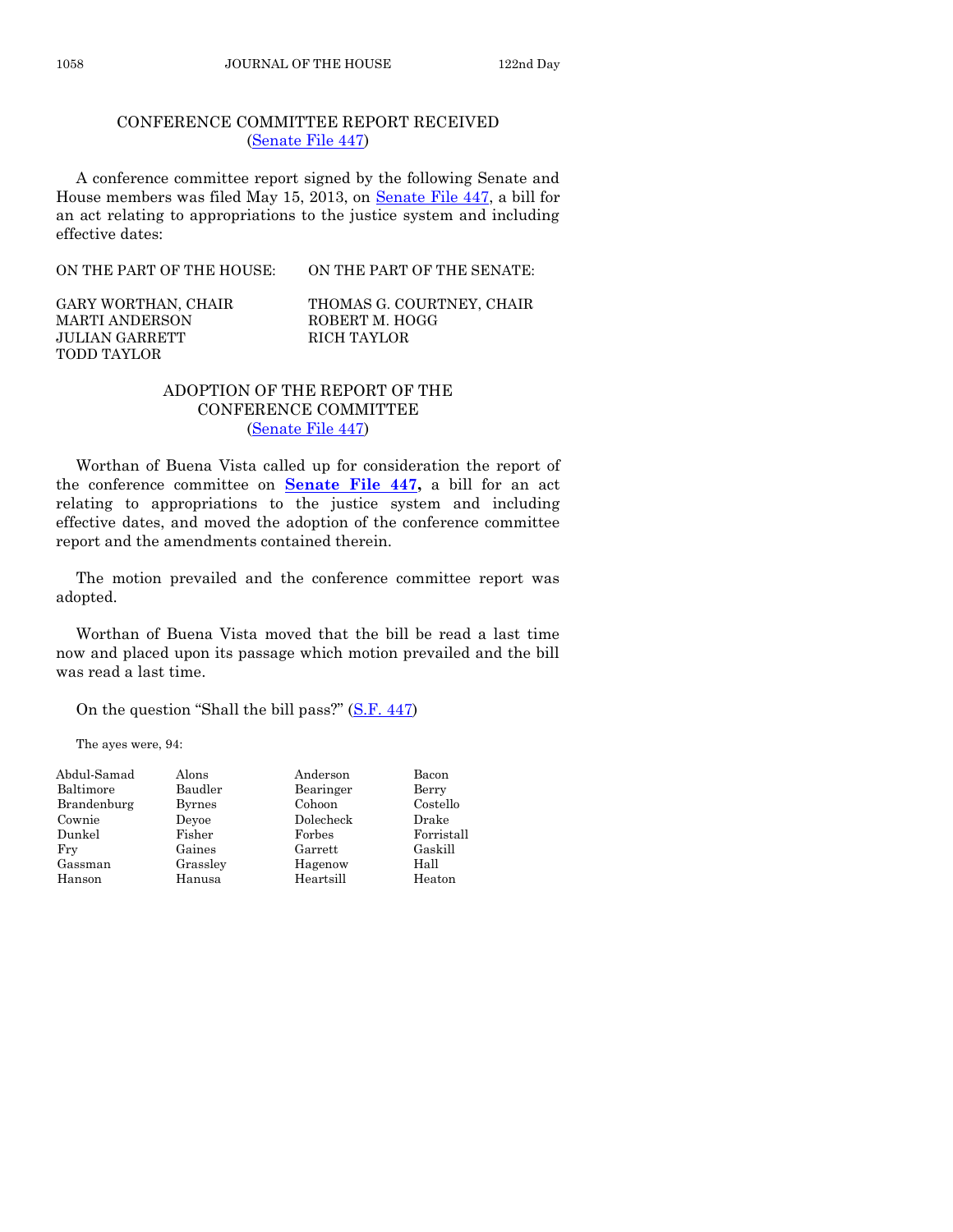| Heddens                  | Hein              | Hess          | Highfill   |  |
|--------------------------|-------------------|---------------|------------|--|
| Hunter                   | Huseman           | Isenhart      | Jacoby     |  |
| Jorgensen                | Kajtazovic        | Kaufmann      | Kearns     |  |
| Klein                    | Koester           | Kressig       | Landon     |  |
| Lensing                  | Lofgren           | Lundby        | Lykam      |  |
| Mascher                  | Maxwell           | McCarthy      | Miller, L. |  |
| Moore                    | Muhlbauer         | Oldson        | Olson, R.  |  |
| Olson, S.                | Olson, T.         | Ourth         | Pettengill |  |
| Prichard                 | Rayhons           | Riding        | Rogers     |  |
| Ruff                     | Running-Marquardt | Salmon        | Sands      |  |
| Schultz                  | Shaw              | Sheets        | Smith, J.  |  |
| Smith, M.                | Soderberg         | Staed         | Stanerson  |  |
| Steckman                 | Stutsman          | Taylor, R.    | Thede      |  |
| Thomas                   | Upmeyer           | Vander Linden | Watts      |  |
| Wessel-Kroeschell        | Winckler          | Windschitl    | Wood       |  |
| Worthan<br>Mr. Speaker   |                   |               |            |  |
|                          | Paulsen           |               |            |  |
| The nays were, 3:        |                   |               |            |  |
| Kelley<br>Murphy         |                   | Wolfe         |            |  |
| Absent or not voting, 3: |                   |               |            |  |
| Dawson                   | Miller, H.        | Taylor, T.    |            |  |

The bill having received a constitutional majority was declared to have passed the House and the title was agreed to.

#### IMMEDIATE MESSAGE

Upmeyer of Cerro Gordo asked and received unanimous consent that **[House File 641](http://coolice.legis.state.ia.us/Cool-ICE/default.asp?Category=billinfo&Service=Billbook&frame=1&GA=85&hbill=HF641)** be immediately messaged to the Senate.

# LEAVE OF ABSENCE

Leave of absence was granted during voting as follows:

Miller, H. of Webster Watts of Dallas

Berry of Black Hawk Dawson of Woodbury<br>Miller, H. of Webster Taylor, T. of Linn

#### MOTION TO RECONSIDER [\(Senate File 430\)](http://coolice.legis.state.ia.us/Cool-ICE/default.asp?Category=billinfo&Service=Billbook&frame=1&GA=85&hbill=SF430)

I move to reconsider the vote by which [Senate File 430](http://coolice.legis.state.ia.us/Cool-ICE/default.asp?Category=billinfo&Service=Billbook&frame=1&GA=85&hbill=SF430) passed the House on May 15, 2013.

UPMEYER of Cerro Gordo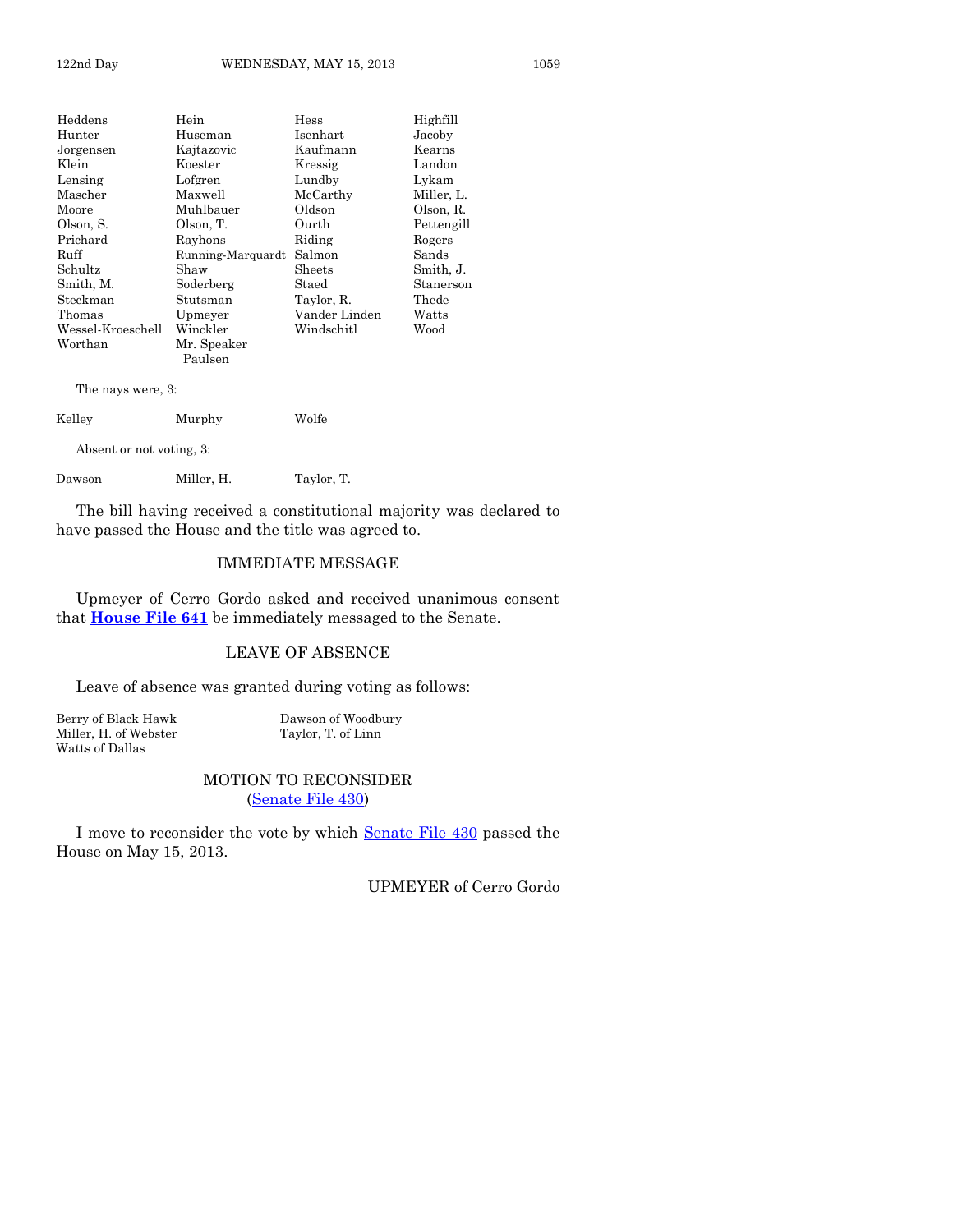# MOTION TO RECONSIDER [\(Senate File 447\)](http://coolice.legis.state.ia.us/Cool-ICE/default.asp?Category=billinfo&Service=Billbook&frame=1&GA=85&hbill=SF447)

I move to reconsider the vote by which [Senate File 447](http://coolice.legis.state.ia.us/Cool-ICE/default.asp?Category=billinfo&Service=Billbook&frame=1&GA=85&hbill=SF447) passed the House on May 15, 2013.

#### UPMEYER of Cerro Gordo

#### BILLS SIGNED BY THE GOVERNOR

A communication was received from the Governor announcing that on May 15, 2013, he approved and transmitted to the Secretary of State the following bills:

[House Joint Resolution 13,](http://coolice.legis.state.ia.us/Cool-ICE/default.asp?Category=billinfo&Service=Billbook&frame=1&GA=85&hbill=HJR13) a Joint Resolution relating to the location and exhibition of the statue of James Harlan, currently on display in the United States Capitol.

[House File 355](http://coolice.legis.state.ia.us/Cool-ICE/default.asp?Category=billinfo&Service=Billbook&frame=1&GA=85&hbill=HF355), an Act relating to driver's licenses, including the renewal of driver's licenses electronically and including effective date and transition provisions.

[House File 471,](http://coolice.legis.state.ia.us/Cool-ICE/default.asp?Category=billinfo&Service=Billbook&frame=1&GA=85&hbill=HF471) an Act relating to parental rights, including the payment of reasonable attorney fees in juvenile court or appellate proceedings relating to a termination of parental rights petition and the awarding of visitation when a history of crimes against a minor is involved, and including effective, retroactive, and applicability date provisions.

[House File 512,](http://coolice.legis.state.ia.us/Cool-ICE/default.asp?Category=billinfo&Service=Billbook&frame=1&GA=85&hbill=HF512) an Act providing for the determination of animal units which are part of confinement feeding operations, and making penalties applicable.

[House File 527,](http://coolice.legis.state.ia.us/Cool-ICE/default.asp?Category=billinfo&Service=Billbook&frame=1&GA=85&hbill=HF527) an Act requiring certain aggravated misdemeanants to submit a DNA sample and including effective date provisions.

[House File 566,](http://coolice.legis.state.ia.us/Cool-ICE/default.asp?Category=billinfo&Service=Billbook&frame=1&GA=85&hbill=HF566) an Act to establish requirements relating to the transfer of an interest in real estate by or on behalf of certain entities formed or organized on a profit, cooperative, or not-for-profit basis, and including warranties and a limitation on actions.

[House File 627,](http://coolice.legis.state.ia.us/Cool-ICE/default.asp?Category=billinfo&Service=Billbook&frame=1&GA=85&hbill=HF627) an Act establishing a property tax exemption for fairgrounds owned by a county or a fair and including applicability provisions.

[Senate File 247,](http://coolice.legis.state.ia.us/Cool-ICE/default.asp?Category=billinfo&Service=Billbook&frame=1&GA=85&hbill=SF247) an Act providing for the possession of cats classified as bengals and savannahs.

[Senate File 386,](http://coolice.legis.state.ia.us/Cool-ICE/default.asp?Category=billinfo&Service=Billbook&frame=1&GA=85&hbill=SF386) an Act relating to matters under the purview of the Department of Transportation, including the use of information contained in electronic driver and non-operator identification records, the form of motor vehicle financial liability coverage cards, motor truck registration periods, regulation of glider kit vehicles,